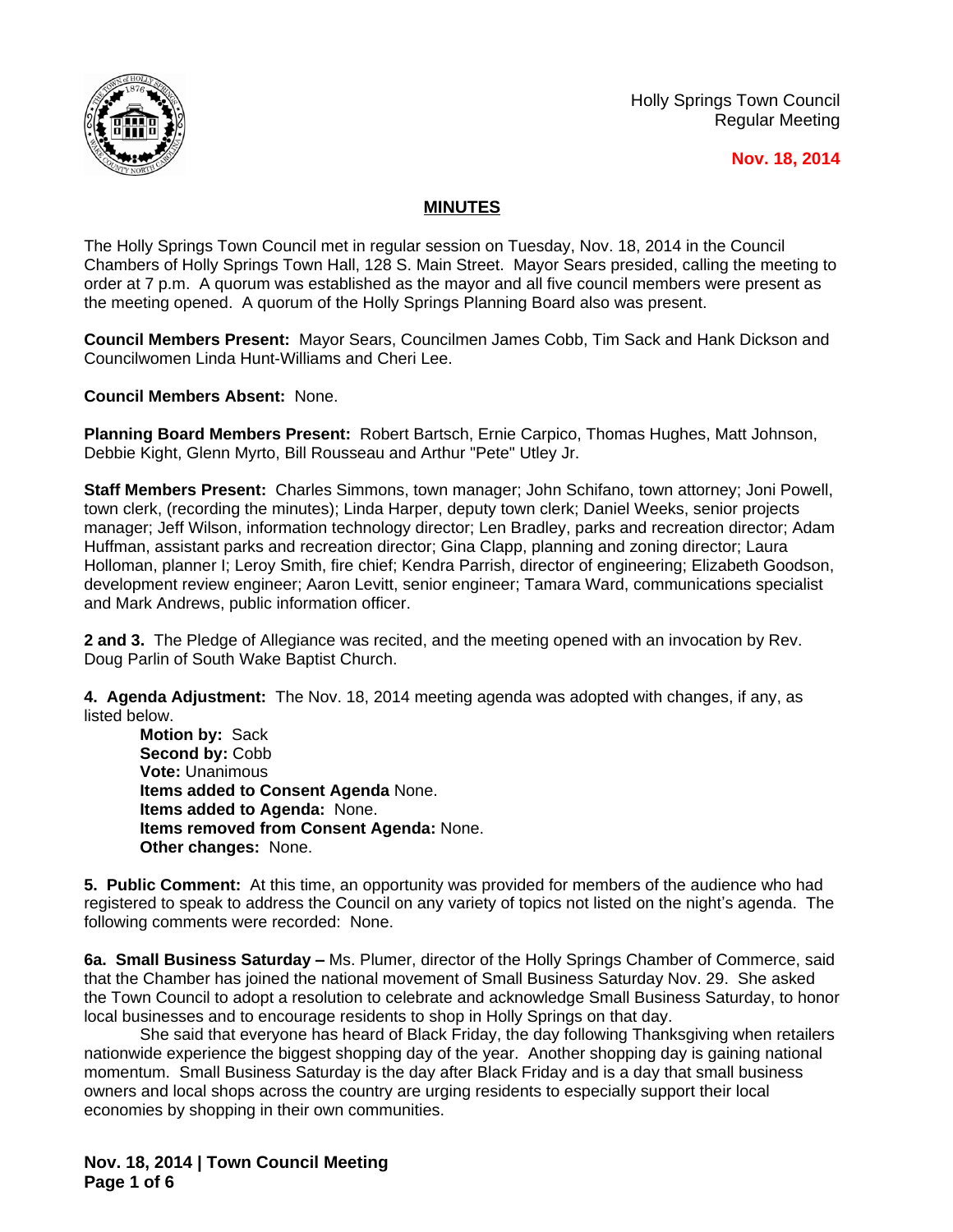She said that with a growing business landscape of retailers, services, professionals and restaurants, Holly Springs has a lot to offer residents who choose to forego Internet shopping and shopping trips to other cities to spend their shopping dollars at home for at least one day.

**Action:** The Council approved a motion to adopt Resolution 14-31 encouraging residents to shop local whenever possible, and especially on national Shop Small Saturday, Nov. 29.

**Motion by**: Williams **Second by**: Sack **Vote:** Unanimous. *A copy of Resolution 14-31 is attached to these minutes.*

**6b. Communications Report -** Ms. Powell addressed the Council Members with a comprehensive report of the Department of Public Affairs and Communications (DPAC) strategies and programs.

Ms. Powell recalled that in November 1994 when she came to work for the Town of Holly Springs there were few ways of getting information out to the then 1,500 residents. She said she mailed out a quarterly newsletter, relied heavily on the local newspaper and printed signs to tape to the front door.

She explained that the technology was not there to do much else. There was no internet yet, nor email, nor social media.

Today, Ms. Powell said, her department has no fewer than a dozen ways to get news out to people... and, she added, DPAC still mails out a monthly newsletter, relies on the newspaper and posts the occasional sign on the front door of the building. As new outlets are created, she said, the DPAC team begins to use them... and when someone in the organization asks, "Can you post this on Facebook for us?" The answer is "Yes *and*... we can post it to Next Door, Instagram, Twitter, Notify Me, the Web Calendar, the print calendar, we can do a video to put on You Tube and embed in our Website, we can call the press, we can put it in the newsletter, etc."

Ms. Powell then reported to the Council her record of who and how many people are listening, watching, liking, clicking, following and reading about the Town of Holly Springs.

Four years ago, the Town was provided a government access cable television channel, which debuted as HSTV-11 on Time Warner Cable Channel 11. Due to cable company changes, the Town lost a large portion of its audience when a digital signal was applied to Channel 11.

In response, DPAC updated the department Web site page information about HSTV-11, explaining how Time Warner customers can get the adapter and install it to see Channel 11 again. She also launched a YouTube Channel and the DPAC is starting a campaign to recruit channel subscribers.

Ms. Powell said it is worth it to the Town to maintain HSTV-11 since the Town collects \$74,140 annually through the state franchise agreement and our report filings for our Public-Education-Government channel.

Ms. Powell then provided an update on the Town's YouTube channel. She said the channel opened Oct. 1 with content loaded into 12 categories, or playlists. She said that, without advertising the channel, and with only 50 subscribers so far, the channel has had more than 1,780 views in a month and a half. The most popular video so far was the HawksTV first semester show with 554 views. The second most popular video was the Avent Ferry Road intersection improvement project video titled "Taking a Turn for the Better" with 318 views in the four days that it has been posted. She said Andrews is the lead video producer for the department and is largely responsible for the most-viewed content.

On Facebook, Ms. Powell said, has 2,557 page likes. She explained that Ms. Ward knows how to work the Facebook algorithm... post a lot, post images not just words and pay for boosted posts when necessary. She said DPAC boosted an item an average of about once every other month during the year. The cost is only about \$30. Otherwise, an average post will reach between 800 and 1,000 people.

She said DPAC generally can reach about 5,000 unique people per week (through people sharing posts, liking posts, etc.) One week this month, we got unprecedented views: an un-boosted Bass Lake bridge opening post reached 9,548 unique people with 68 shares and 245 likes. A post about Avent Ferry Road intersection reached 3,746 unique people after we boosted it for a few dollars just until the post would begin to get some traction, she said.

To close the topic on social media, Ms. Powell reported the Town has 2,150 followers on Twitter and 81 on Instagram. The Town can reach 1,781 members of Next Door.

Ms. Powell said the Town's most powerful communications tool is the Notify Me subscription list within our Website.

**Nov. 18, 2014 | Town Council Meeting Page 2 of 6**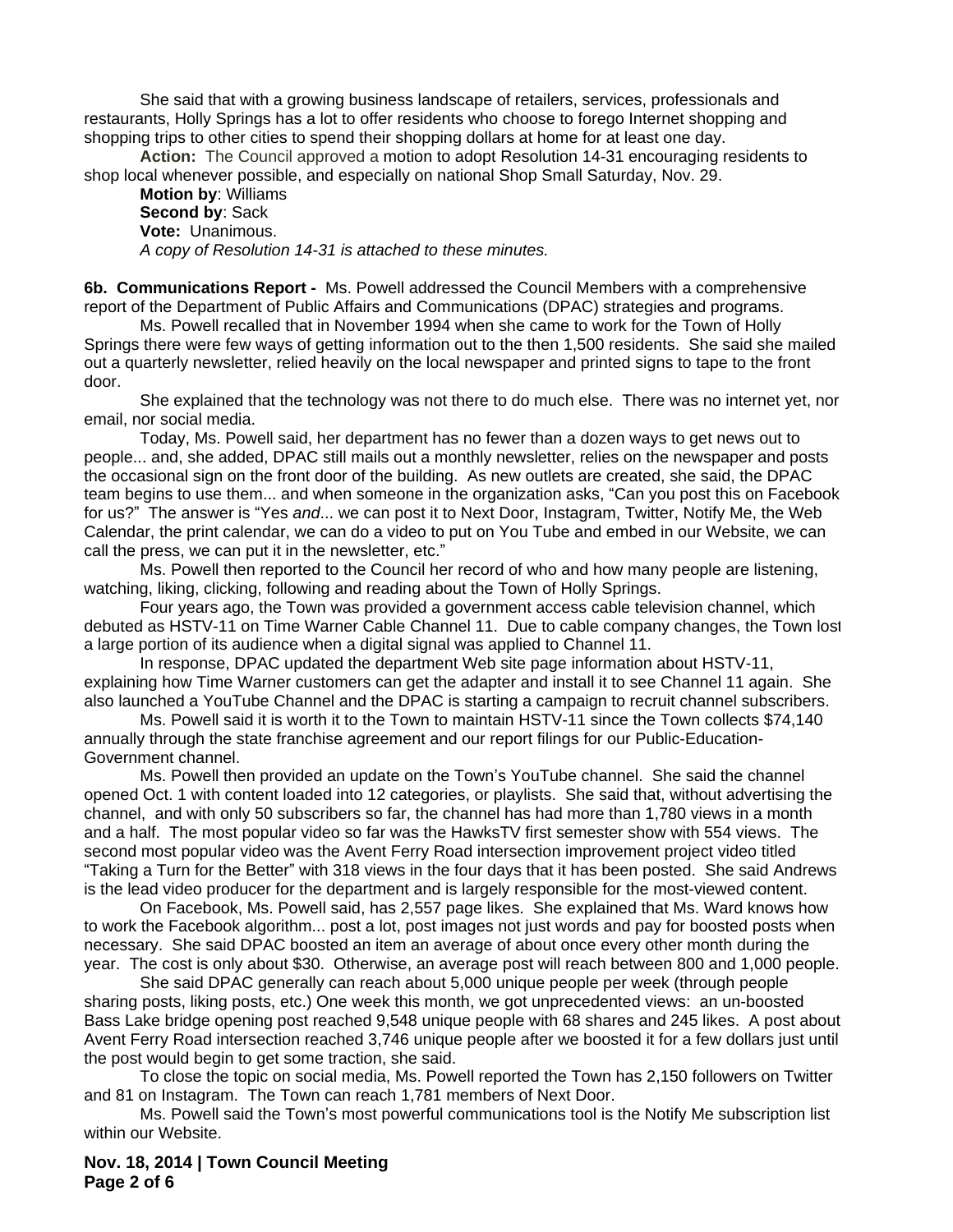She said the general news subscription list is up to 1,285 subscribers from 821 in January. This is due to our ongoing campaign to encourage new subscribers with a blurb in the monthly newsletter and the cross-promotion of the service every chance we get.

The difference Ms. Powell sees between Facebook and Notify Me is that when we post something to Notify Me, it is sent via text or email to 1,285 households, but you don't know how many are going to see a Facebook post.

In summary and closing, Ms. Powell said subscription numbers are growing and the number of ways in which the Town gets news out to citizens continues to grow.

**Action:** None.

**7a. Joint Public Hearing: 03-PUD-01-A09 to Twelve Oaks Planned Unit Development Amendment** 

**-** Ms. Holloman said the purpose of the proposed amendment to the Twelve Oaks Planned Unit Development is to incorporate an existing  $\pm$  133.47-acre parcel located adjacent to the existing northern boundary of the Twelve Oaks subdivision. The subject parcel is separated by Woodscreek Road and is at the intersection of Old Holly Springs Apex and Woodscreek Roads. There are no associated development changes with this amendment. The newly-acquired land would be subject to the same PUD development criteria and standards as the existing land within Twelve Oaks.

She said this amendment also would revise the master signage plan for the entire PUD for temporary marketing signage as well as permanent signage for internal and entrance project identification signs.

A PUD is used to create a unified development and set forth a unique set of zoning regulations for the development; therefore, a detailed site plan is not provided, only the dimensional and "zoning" standards for each area.

Ms. Holloman said, due to the complexities of a PUD, the official action process is different than typical projects. This meeting is a joint public hearing with the planning board so that it also may hear any concerns or issues raised prior to making a recommendation on the project. After the council and planning board receive public input, the action requested is to forward the PUD master plan amendment to the planning board. Members will review the request at their next meeting and make their recommendation, and then the plan will be brought back to the Town Council for official action.

Mr. Hughes of the planning board asked for clarification of the location of a pipeline on the property.

With that explanation completed, Mayor Sears opened the public hearing. The following input was recorded:

Tom Spaulding, 972 Trinity Road – Mr. Spaulding of Spaulding and Norris, representing the applicant, addressed the Council to say that the property would be an extension of the quality of development in the original Twelve Oaks PUD. He noted some of the amenities and enhancements that would be featured.

There being no further comments, the public hearing was closed.

**Action:** The Council approved a motion to forward Planned Unit Development Amendment #03- PUD-01-A07 for Twelve Oaks to the Holly Springs Planning Board for review and recommendation at its Nov. 25 meeting.

**Motion by**: Sack **Second by**: Cobb **Vote:** Unanimous.

**7b. Public Hearing: Rezoning Petition 14-REZ-12 –** Ms. Holloman said the Town has received a request for a zone map change for property located directly adjacent to Logan's Manor subdivision. Currently, it is part of the parent parcel of the Sugg Farm.

She said the previous owner of Sugg Farm placed the majority of the parcel in a conservation easement, meaning developing it in any way beyond a passive park is not allowed; however, there was a portion of the parcel left out of the easement, which is the portion encompassing this rezoning request.

Ms. Holloman said the Town was approached by the owner of Logan's Manor subdivision with the intent to purchase this portion and integrate it into the overall Logan's Manor subdivision. The applicant is requesting to rezone the property from R-20: Residential to R-10: Residential, which is comparable to Logan's Manor's zoning district.

**Nov. 18, 2014 | Town Council Meeting Page 3 of 6**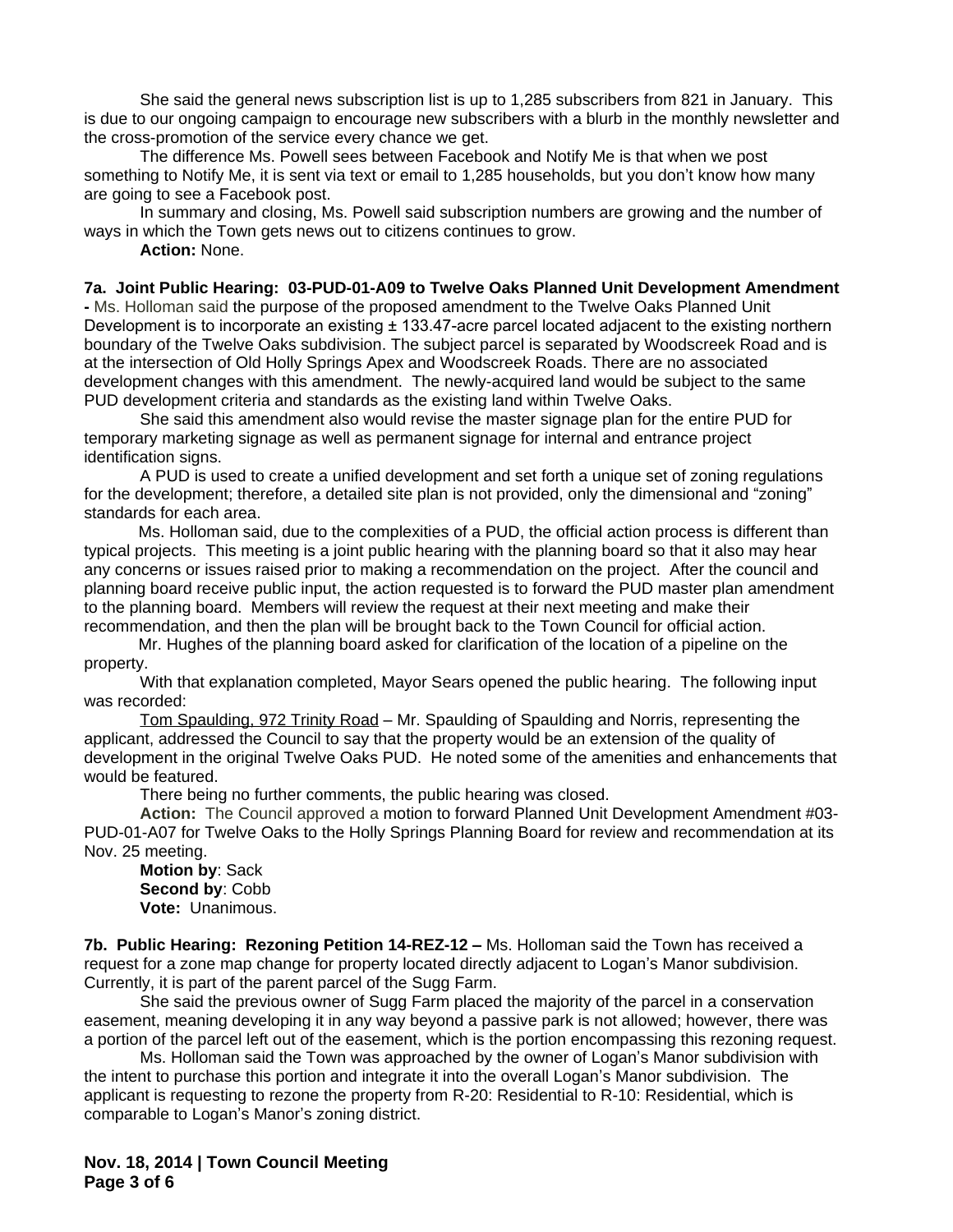With that explanation completed, Mayor Sears opened the public hearing. The following input was recorded: None.

There being no comments, the public hearing was closed.

**Action #1:** The Council approved a motion to accept the following statements as being true: *"The requested zone map change from R-20 to R-10 is consistent with the Vision Holly Springs Comprehensive Plan since the Future Land Use Plan Map indicates this property as Residential and it is not located within a Community Growth Area. The R-10 Residential District is in keeping with the intent of the Comprehensive Plan because its allowable density is consistent with neighboring town subdivisions and allowable densities not found within a high density growth area."*

**Motion by**: Cobb **Second by**: Dickson **Vote:** Unanimous.

**Action #2:** The Council approved a motion to adopt ordinance 14-REZ-12 to approve and enact Zone Map Change Petition #14-REZ-12 to change the zoning of a portion of Wake County PIN #0658574596, containing approximately 5.867 acres from R-20: Residential to R-10: Residential as submitted by Longleaf Development Services.

**Motion by**: Dickson **Second by**: Cobb **Vote:** Unanimous. *A copy of Zoning Ordinance 14-REZ-12 is attached to these minutes.*

**7c. Public Hearing: Special Exception Use Petition 14-SEU-11 -** Ms. Holloman said the Town has received a request for a taproom, associated with Carolina Brewing Company, to be located within their existing warehouse space in the Holly Springs Business Park. The proposed taproom would be approximately 700 square feet, and the overall square footage of the existing production facility is 7,200 square feet.

She said "taproom" is defined as an accessory use to a manufacturing facility; one would not be permitted without a brewery on-site. Also, as with any accessory use defined in the Unified Development Ordinance, its size is limited to no more than 25 percent of the floor area of the primary use or building. Since taprooms are special exception uses in the Research and Technology District, it must go through this process to be permitted.

She said the applicants requesting a Special Exception Use must be able to demonstrate that all required findings of fact are being met. The Town Council, through the public hearing's sworn testimony and qualified evidence, must be able to make findings that these facts will be met and/or adhered to as part of the motion. If the Town Council determines that a fact cannot be met or adhered to, then the Special Exception should be denied.

With that explanation completed, Mayor Sears opened the public hearing. The following testimony and evidence was offered by those who had been administered the oath by the deputy town clerk:

Mark Heath, 140 Thomas Mill Road – Mr. Heath, the applicant, said he was available to answer any questions.

There being no further testimony, the public hearing was closed.

**Action #1:** The Council approved a motion to make and accept the findings of fact to be recorded in the minutes for Special Exception Use Petition #14-SEU-11 to allow a taproom in the RT: Research and Technology District for Carolina Brewing Company at 140 Thomas Mill Road as submitted by Carolina Brewing Company dated Oct. 3, 2014.

Special Exception Use Findings of Fact:

*A special exception use may only be granted upon the presentation of sufficient evidence to enable a written determination that:*

- a. The proposed use will not be injurious to the public health, safety, comfort, community moral standards, convenience or general welfare;
- b. The proposed use will not injure or adversely affect the adjacent area;
- c. The proposed use will be consistent with the character of the district, land uses authorized therein, and the Town of Holly Springs Comprehensive Plan;

**Nov. 18, 2014 | Town Council Meeting Page 4 of 6**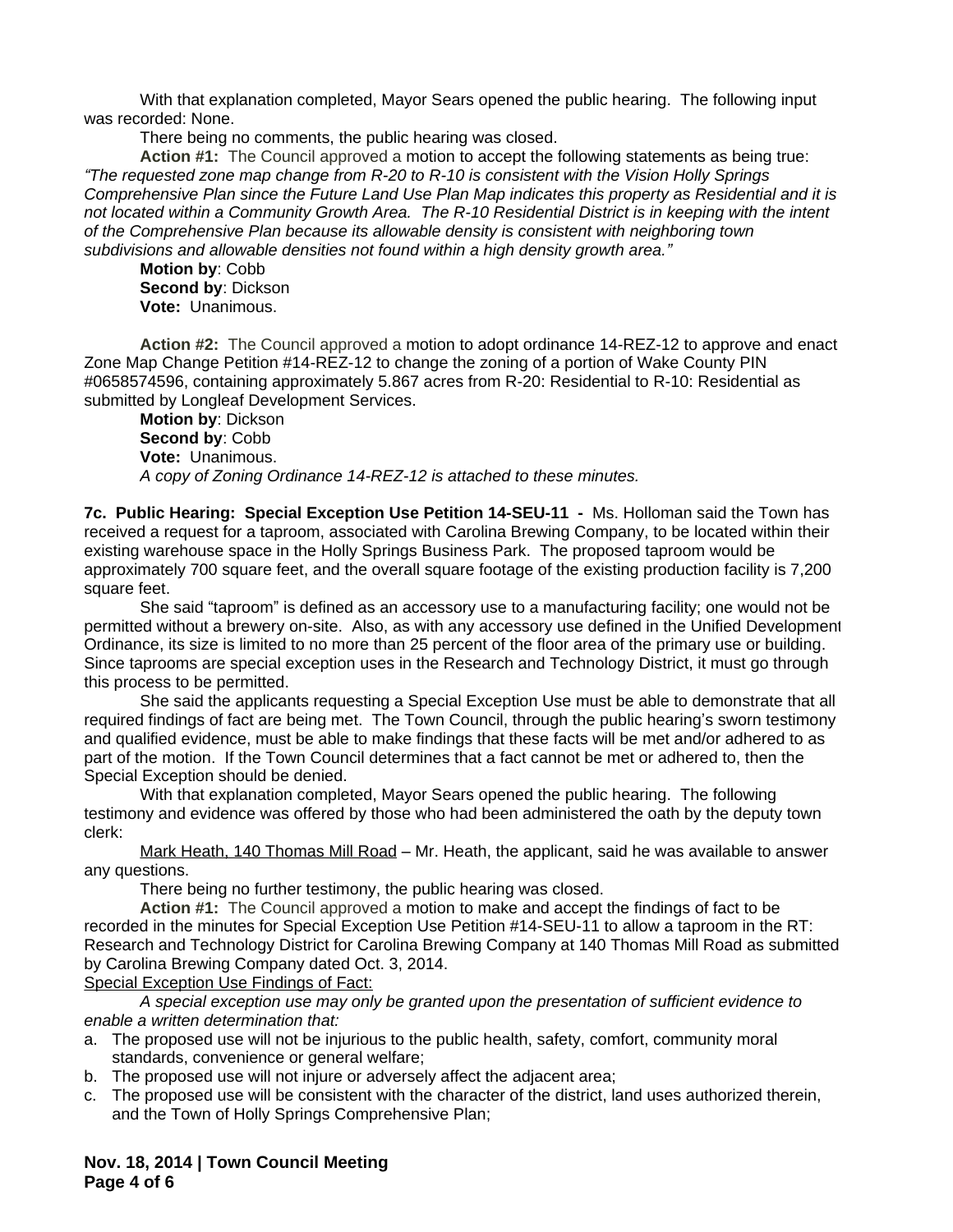- d. The proposed use shall conform to all development standards of the applicable district (unless a waiver of such development standards is requested as part of the special exception use petition and approved as set forth above, in which case the proposed use shall conform to the terms and conditions of such waiver).
- e. Access drives or driveways are or will be sufficient in size and properly located to: ensure automotive and pedestrian safety and convenience, traffic flow as set forth in Section 7.09 – Pedestrian Circulation and Vehicular Area Design; and, control and access in case of fire or other emergency;
- f. Off-street parking areas, off-street loading areas, trash enclosures, trash pick-up and removal, and other service areas are located so as to be safe, convenient, allow for access in case of emergency, and to minimize economic, glare, odor, and other impacts on adjoining properties and properties in the general neighborhood;
- g. The lot, building or structure proposed for the use has adequate restroom facilities, cooking facilities, safety equipment (smoke alarms, floatation devices, etc.), or any other service or equipment necessary to provide for the needs of those persons whom may work at, visit or own property nearby to the proposed use;
- h. Utilities, schools, fire, police and other necessary public and private facilities and services will be adequate to handle the needs of the proposed use;
- i. The location and arrangement of the use on the site, screening, buffering, landscaping, and pedestrian ways harmonize with adjoining properties and the general area and minimize adverse impacts; and,
- j. The type, size, and intensity of the proposed use (including but not limited to such considerations as the hours of operation and numbers of people who are likely to utilize or be attracted to the use) will not have significant adverse impacts on adjoining properties or the neighborhood.

**Motion by**: Cobb **Second by**: Dickson **Vote:** Unanimous. *A copy of Special Exception Use Petition #14-SEU-11 is attached to these minutes.*

**Action #2:** Having made findings of fact that the project meets the requirements to be granted a Special Exception Use, the Council approved a motion to approve Special Exception Use Petition #14- SEU-11 to allow a taproom in the RT: Research and Technology District for Carolina Brewing Company at 140 Thomas Mill Road as submitted by Carolina Brewing Company dated Oct. 3, 2014, with the following condition:

1) Business operations must adhere to the evidence submitted by the applicant as stated in the findings of fact submitted in conjunction with 14-SEU-11.

**Motion by**: Cobb **Second by**: Dickson **Vote:** Unanimous.

**8. Consent Agenda:** The Council approved a motion to approve all items on the Consent Agenda. The motion carried following a motion by Councilman Sack, a second by Councilman Cobb and a unanimous vote. The following actions were affected:

8a. Minutes – The Council approved minutes of the Council's meeting held Nov. 4, 2014.

8b. Budget Amendment Report – The Council received a report of amendments to the FY 2014-15 budget approved by the town manager. *A copy of the budget amendment report is attached to these minutes.*

8c. Town Facilities Closings-- The Council approved the closure of non-essential Town facilities from 11:30 a.m. to 1 p.m. Wednesday, Dec. 10, 2014 for an employee holiday lunch.

8d. Pump Station Equipment – The Council authorized the sole sourcing of certain pump station equipment. These sole-source items have proven reliability and compatibility with our existing system and include:

 **JWC Environmental, or Comparable, Solids Grinder**: This grinder pump includes a removable and replaceable cutter cartridge and has been the preferred grinder pump due to its reliability and performance. Staff reserves the option to replace

**Nov. 18, 2014 | Town Council Meeting Page 5 of 6**